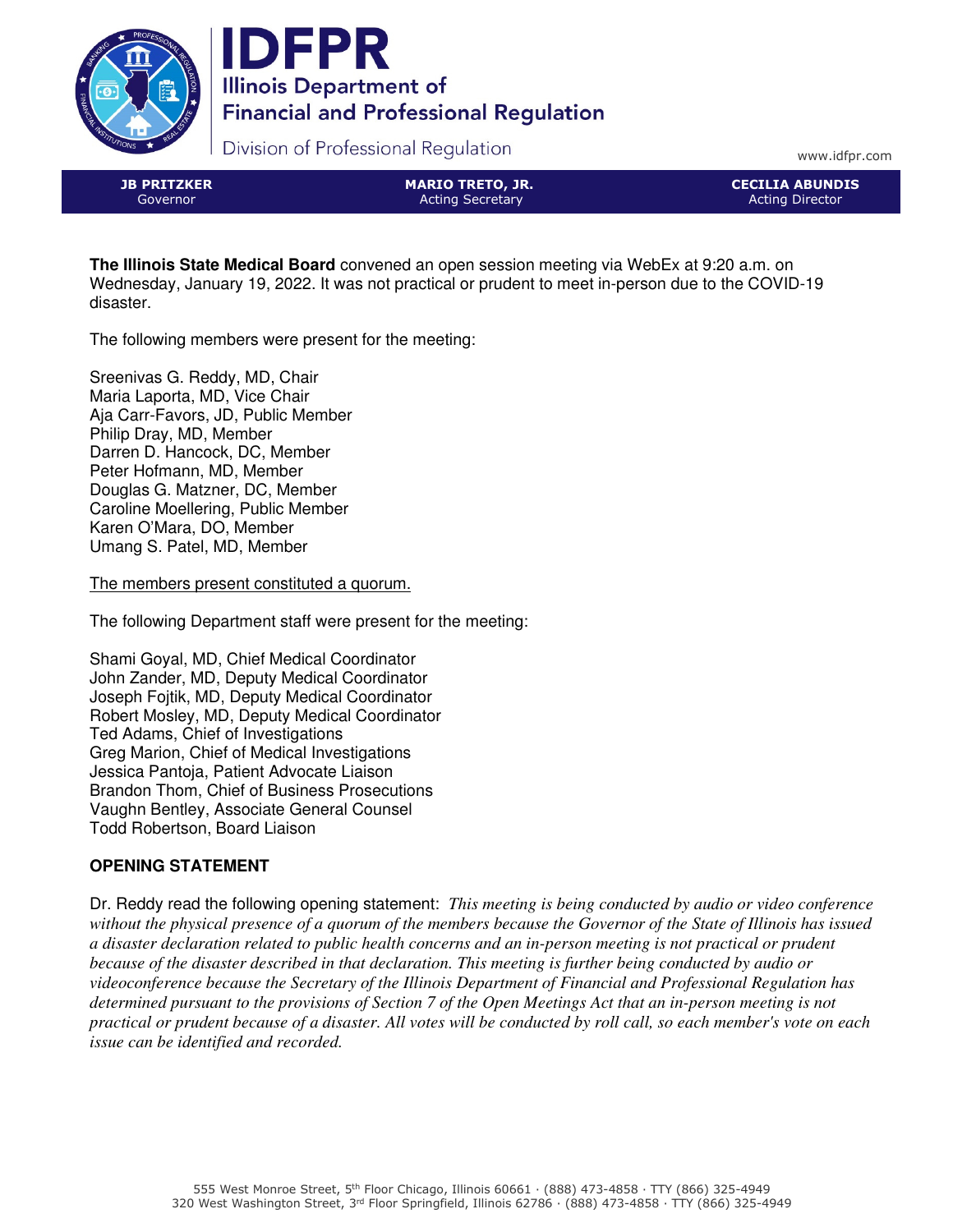# **OPEN MINUTES - Medical Board**

A motion was made and seconded (Dr. Hofmann/Dr. Laporta) to approve the open session minutes for the Medical Board meeting held on January 5, 2022. Roll call vote - Ayes: Dr. Reddy, Dr. Laporta, Ms. Carr-Favors, Dr. Dray, Dr. Hancock, Dr. Hofmann, Dr. Matzner, Ms. Moellering, Dr. O'Mara, Dr. Patel; Nays: None. The motion passed.

# **INTRODUCTIONS**

Due to the combining of the disciplinary and licensing boards, members of the new Medical Board introduced themselves and provided details about their professional background and experience.

# **CHIEF MEDICAL COORDINATOR REPORT:**

Dr. Goyal reported that 170 cases are currently assigned to Medical Coordinators of which 51 are CCTs and 275 cases in Probations.

#### **RECOMMENDATIONS made by the Complaint Committee in closed session on January 19, 2022**

Mr. Robertson reported that the Complaint Committee made the following recommendations:

Close 9 complaints - 4 with Letters of Concern; Refer 6 complaints for prosecution; Close 6 mandatory report; Refer 7 mandatory reports for prosecution; and Approve closed minutes from the January 5, 2022 Complaint Committee meeting.

A motion was made and seconded (Dr. Laporta/Dr. Patel) to accept the recommendations made by the Complaint Committee during its closed session meeting on January 5, 2022. Roll call vote - Ayes: Dr. Reddy, Dr. Laporta, Ms. Carr-Favors, Dr. Dray, Dr. Hancock, Dr. Matzner, Ms. Moellering, Dr. Patel; Nays: None. The motion passed.

#### **RECOMMENDATIONS made by the Medical Board in closed session on January 19, 2022**

Mr. Robertson reported that the Medical Board made the following recommendations:

Approve termination of 1 Agreement of Care, Counseling or Treatment, Approve 10 Consent Orders, and 5 Non-Disciplinary Orders, 1 Cease and Desist Order, an 1 Agreement of Care Counseling or Treatment; Approve 5 Board Subpoenas; Approve 1 Administrative Law Judge Report and Recommendation; and Approve closed minutes from the January 5, 2022 Medical Board meeting.

A motion was made and seconded (Dr. Laporta/Dr. Hancock) to accept the recommendations made by the Disciplinary Board during its closed session meeting on January 5, 2022. Roll call vote - Ayes: Dr. Reddy, Dr. Laporta, Ms. Carr-Favors, Dr. Dray, Dr. Hancock, Dr. Matzner, Ms. Moellering, Dr. Patel; Nays: None. The motion passed.

#### **CHIEF OF MEDICAL INVESTIGATIONS REPORT:**

Mr. Marion reported that for first part of January: 62 complaints were received, 10 cases were referred to Medical Prosecutions, and 118 cases were closed. There are 938 cases open in Medical Investigations with 170 case files assigned to Medical Coordinators. The average caseload per investigator is 117 cases.

#### **CHIEF OF MEDICAL PROSECUTIONS REPORT:**

Mr. Thom reported that a total of 719 cases are open in Medical Prosecutions - 16 cases are tax cases.